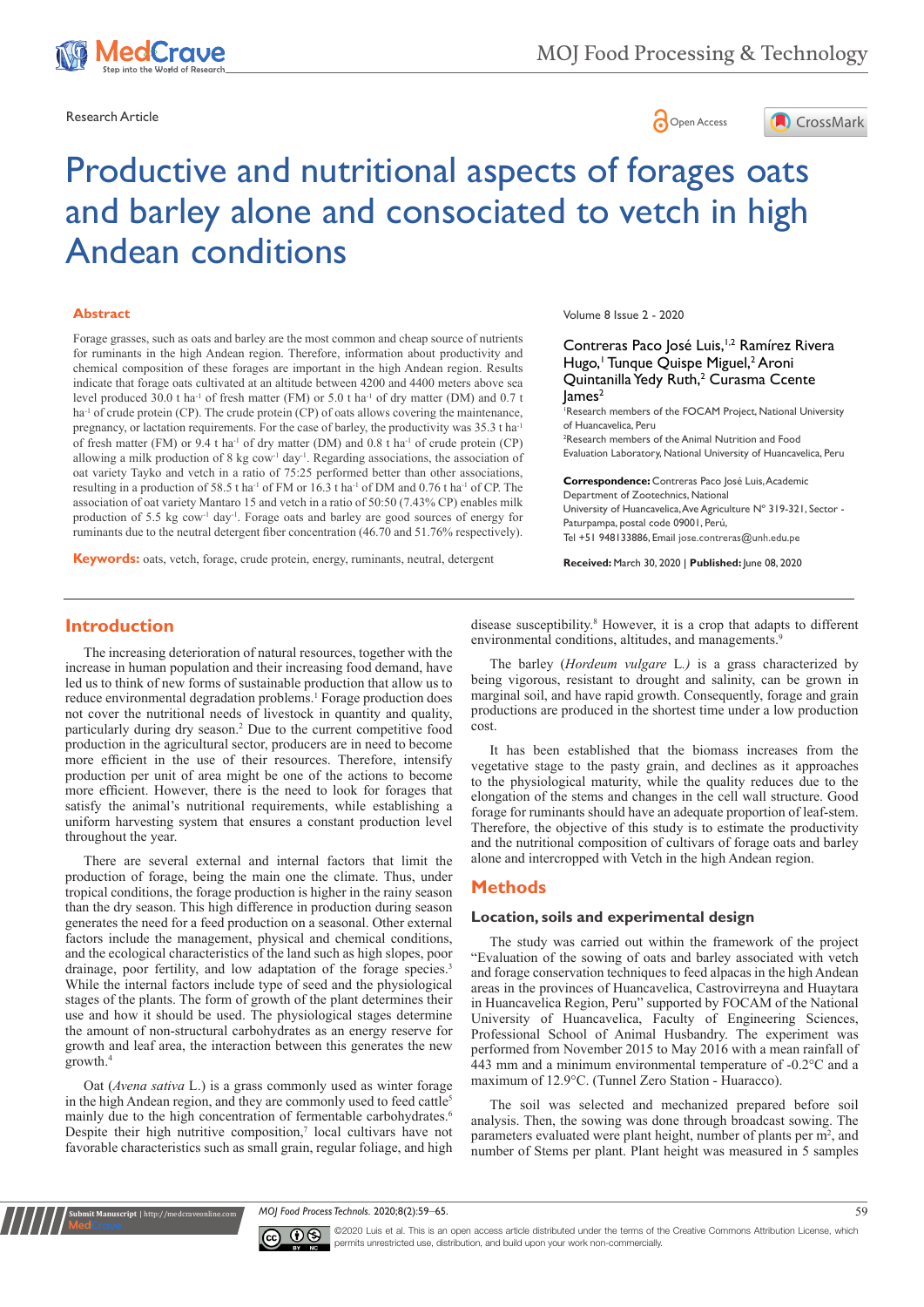per experimental unit. The number of plants was measured in 4 samples, each sample had a frame of 0.06 m<sup>2</sup>. The number of Stems per plant were measured in 5 samples. The fresh matter yield (FMY) of 4 sub samples of  $0.25$  m<sup>2</sup> were taken in each experimental unit considering an edge effect of 30 cm.<sup>10</sup>

The monoculture of oats was performed in Rumichaca at 4251 masl (UTM coordinate  $498781$ ,  $8531085$ ) and Taccsana at  $4468$  masl (UTM coordinate 501321, 8537319) located in the Indigenous Community of Carhuancho, district of Pilpichaca, province of Huaytara, department of Huancavelica in Peru.11 The experimental design was a completely randomized design with a factorial arrangement of 2x6 (i. e., two locations x six oats varieties) with 3 replications, and a total of 36 sub plots of 20.25m<sup>2</sup> considering as experimental units.

Six varieties (i. e., Africana, Centenario, Mantaro, Strigosa, Tayko and Vilcanota) of oats were cultivated using broadcast sowing with a plant density of 120 kg ha-1 beginning the last week of November 2015 and ending 140 days later.

The soil was classified according to the La Molina National Agrarian University,<sup>12</sup> where Rumichaca was classified as Loam sand with N 0.56%, P 20.9 ppm, K 654ppm, and pH 4.6, while Taccsana was classified as Loam sandy with N 0.82%, P 158.1ppm, K 4180ppm, and pH 6.10.

The monoculture of barley was performed in Paturpampa at 3778 masl (UTM 504389, 8587517) and Tambocucho at 4266 masl (UTM 488591, 8576986) of the Research and Development Center Lachocc for South American camelids located in the district, province, and department of Huancavelica in Peru.

The experimental design was a completely randomized design with a factorial arrangement of  $2x3$  (i. e., two locations x three barley densities) with 3 replications, and a total of 18 sub plots of 20.25m<sup>2</sup> considering as experimental units.

One variety of barley (i. e. Centenario) was cultivated using broadcast sowing with a plant density of 90, 100, 110 kg ha-1, the harvest was after 130 days.

The soil was classified according to the La Molina National Agrarian University,<sup>12</sup> where Paturpampa was classified as Loam to Loam sand with N  $0.21\%$ , P 4.3ppm, K 92ppm, and pH 5.14, while Tambocucho was classified as Loam sandy with N 0.65%, P 44.5ppm, K 858ppm, and pH 4.92.

The association of oat and vetch was performed in Tucumachay at 4452 masl (UTM 489568, 8574277) of the Research and Development Center Lachocc for South American camelids located in the district, province, and department of Huancavelica in Peru.

The experimental design was a completely randomized design with a factorial arrangement of 6x5 (i. e., varieties, proportions) with 3 replications, and a total of 90 sub plots of 20.25m<sup>2</sup> considering as experimental units.

Six varieties of oat (i. e. Africana, Centenario, Mantaro, Strigosa, Tayko y Vilcanota) was cultivated using broadcast sowing with a plant density of 50 kg ha<sup>-1</sup> for the vetch and 100 kg ha<sup>-1</sup> for the oats, the harvest was after 150 days. Seeds were sown in rows with a row distance of 25 cm in between. Association of oat and vetch was performed according to the following proportions (%): 0:100, 25:75, 50:50, 75:25, and 100:0.

The soil was classified<sup>12</sup> as Loam sandy with N 0.22%, P 13.7ppm, K 200ppm, and pH 4.61. The samples were analyzed by the Laboratory of Food Nutrition and Evaluation of the National University of Huancavelica (LUNEA). The chemical composition included dry matter (% DM), crude protein (% CP), organic matter (% OM), neutral detergent fiber (% NDF), acid detergent fiber (% ADF) and mineral matter (% MM).<sup>13</sup> Statistical analysis was performed using SAS 9.4 Statistical Program.<sup>14</sup>

## **Results and discussion**

#### **Oats varieties study**

No significant differences in plant height of the six varieties (i. e., mean of the six varieties) were found between (P<0.05) Rumichaca (4251 masl) and Taccsana (4468 masl). The plant height mean was 83 cm with a standard deviation of  $\pm 3.67$ . The plant height depends on the genotype-environment interaction and it is affected by nutritional composition, soil texture, plant health, temperature, humidity, and quantity and quality of sunlight.<sup>15</sup>

The number of plants per  $m<sup>2</sup>$  was higher in Rumichaca than in Taccsana, while the number of Stems was higher in Taccsana than Rumichaca (Table 1). The fresh matter production (FM) was similar  $(P>0.05)$  in both locations with an average production of 30 t ha-<sup>1</sup>, equivalent to an average production of 5.004 t ha<sup>-1</sup> of DM. The production of DM  $(5.004 \text{ t} \text{ ha}^{-1})$  is less than 10.269 t ha<sup>-1</sup> of DM reported by Montoya QK, et al.,  $(2017)$ , <sup>16</sup> who worked at an altitude of 3313 masl (lower than the present study, 4251 masl and 4468 masl) in four varieties of oats (centennial, Mantaro 15, INIA 2000 and INIA Santa Ana), harvesting grass grain in the phenological state, but similar to  $6.028$  t ha<sup>-1</sup> of DM found by Contreras JL, et al.,(2019),<sup>17</sup> who worked at altitudes of 3670 masl in oats variety Mantaro 15, allowed better productive parameters in dry forage yields.

**Table 1** Means of the variables of six varieties of oats grown at different altitudes (masl)

| <b>Variables</b>                   | Location                       |                                |       |
|------------------------------------|--------------------------------|--------------------------------|-------|
|                                    | <b>Rumichaca</b>               | <b>Taccsana</b>                | Mean  |
|                                    | 4251 masl                      | 4468 masl                      |       |
| Height plant (cm)                  | $85.62 \pm 17.76$ <sup>A</sup> | $80.43 + 20.77A$               | 83.0  |
| $N^{\circ}$ plants m <sup>-2</sup> | $241.6 \pm 59.87$ <sup>A</sup> | $90.0 \pm 51.85^8$             | 165.8 |
| N° Stems plant <sup>-1</sup>       | $7.8 \pm 2.60^8$               | $13.3 + 3.94$ <sup>A</sup>     | 10.5  |
| $FM$ (t ha <sup>-1</sup> )         | $30.33 \pm 9.27$ <sup>A</sup>  | $29.25 \pm 17.77$ <sup>A</sup> | 30.00 |
| DM (%)                             | $19.46 \pm 4.10^{\circ}$       | $13.89 \pm 1.83^8$             | 16.68 |
| CP <sup>1</sup>                    | $8.84 \pm 2.72$ <sup>B</sup>   | $19.07 \pm 1.86$ <sup>A</sup>  | 13.96 |
| MM <sup>I</sup>                    | $7.53 \pm 1.89^B$              | $13.79 + 4.16A$                | 10.66 |
| OM <sup>1</sup>                    | $92.47 + 1.89A$                | $86.21 + 4.16B$                | 89.34 |
| NDF <sup>1</sup>                   | $44.96 + 4.67B$                | $48.43 + 2.22^{\circ}$         | 46.7  |
| <b>ADF</b>                         | $27.12 + 3.53A$                | $27.44 + 2.05A$                | 27.28 |

1:=Percentage in dry matter, FM=Fresh matter, DM=Dry matter, CP=Crude protein, MM=Mineral matter, OM=Organic matter, NDF=Neutral detergent fiber, ADF=Acid detergent fiber and masl= meters above sea level. Different letters on the same column differ statistically (P <0.05) according to Tukey's test

The varieties of oats with 19.07% of CP obtained in Taccsana were significantly higher (P<0.05) than those found in Rumichaca (Graphic 3). Diets with crude protein contents up to 10% satisfy the maintenance requirement of an adult animal.<sup>18</sup> Therefore, the CP value of 8.84% obtained in Rumichaca will cover the maintenance requirements of sheep or alpacas. The 19.07% CP of the oat varieties produced in Taccsana is sufficient for pregnancy or lactation requirements of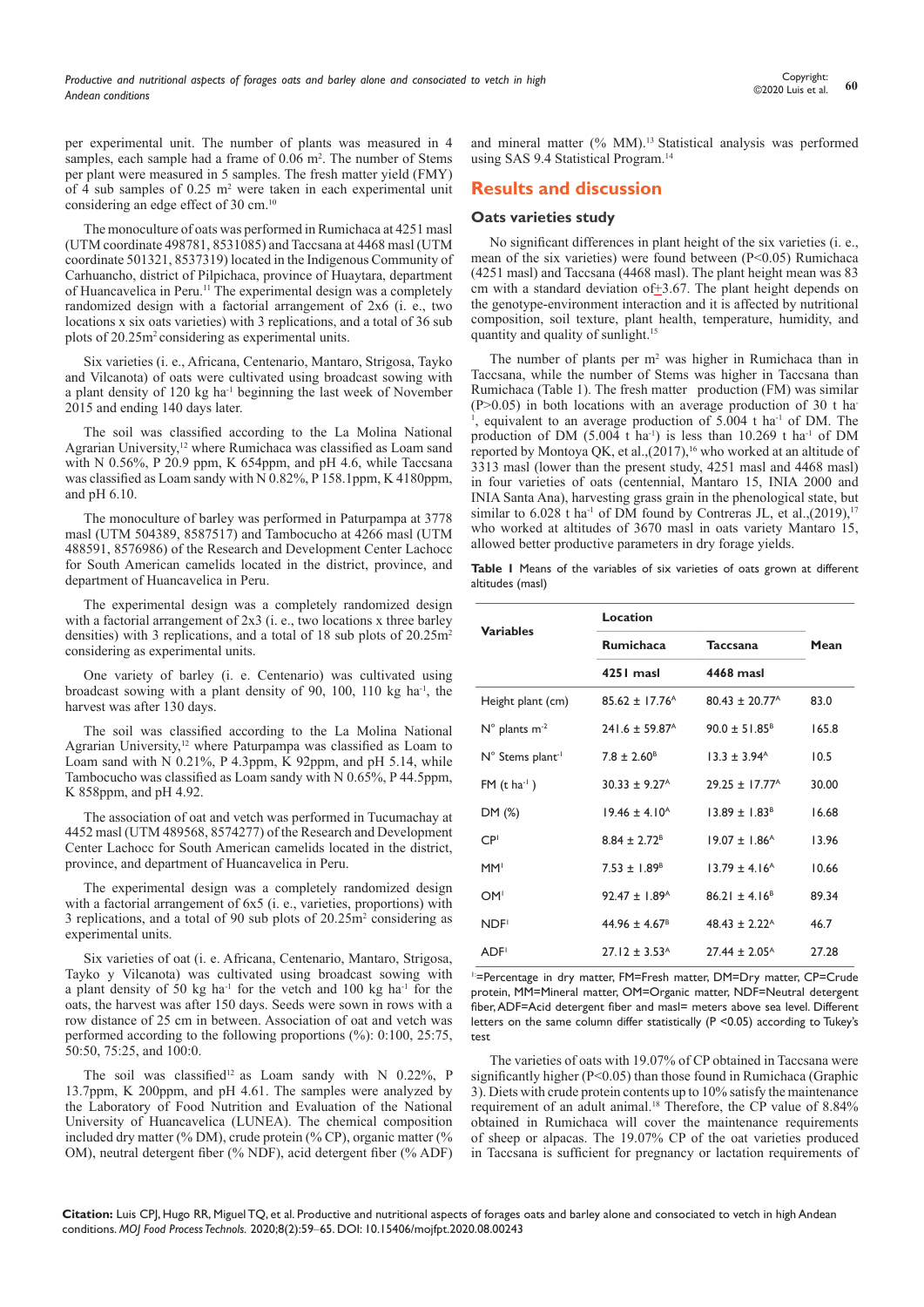the animal.<sup>16</sup> under normal environmental conditions obtained lower contents of CP (6.5 %) of the variety "INIA 901 - Mantaro 15" at the beginning of the pasty grain. however  $19$  reported similar values of 10.4% and 9.8 % in milky grain stage for Rumichaca, this trend is due to that CP is influenced by the phenological stage, since as its vegetative cycle progresses, the crude protein content decreases.<sup>20</sup>

oats (44.96%). Therefore, these forages with these NDF contents are good sources of energy for animals.<sup>21</sup> Significant differences ( $P < 0.05$ ) were observed in the mineral matter contents, the highest values corresponding to the oats produced in Taccsana (13.79%).

In Table 2, the variables are being studied for each of the varieties of oats. No significant differences (P> 0.05) were observed between varieties for plant height, number of plants m<sup>-2</sup>, number of Stems plant-1, production of FM, nor for DM.

altitude (Taccsana, 4468 masl) was higher in relation to the Rumichaca **Table 2** Means of the variables of oat varieties from Taccsana and Rumichaca

The neutral detergent fiber content (48.43%) observed at a higher

|                                       | <b>Varieties</b>    |                     |                               |                    |                       |                    |       |  |
|---------------------------------------|---------------------|---------------------|-------------------------------|--------------------|-----------------------|--------------------|-------|--|
| <b>Variables</b>                      | Africana            | Centenario          | Mantaro 15<br><b>Strigosa</b> |                    | Tayko                 | <b>Vilcanota</b>   | Mean  |  |
| Plant Height (cm)                     | 94.43 <sup>A</sup>  | 84.07 <sup>A</sup>  | 76.10 <sup>A</sup>            | 76.81 <sup>A</sup> | 74.36 <sup>A</sup>    | 92.38 <sup>A</sup> | 83.03 |  |
| $N^{\circ}$ plants m <sup>-2</sup>    | 204.7 <sup>A</sup>  | $172.7^{\circ}$     | 160.7 <sup>A</sup>            | $174.7^{\circ}$    | $133.3^A$             | $148.7^{\text{A}}$ | 165.8 |  |
| $N^{\circ}$ Stems plant <sup>-1</sup> | 11.8 <sup>A</sup>   | 10.2 <sup>A</sup>   | 10.5 <sup>A</sup>             | 11.0 <sup>A</sup>  | 8.70 <sup>A</sup>     | 11.0 <sup>A</sup>  | 10.50 |  |
| $FM$ (t ha <sup>-1</sup> )            | 29.80 <sup>A</sup>  | 34.31 <sup>A</sup>  | $34.54^{\text{A}}$            | 29.78 <sup>A</sup> | 18.08 <sup>A</sup>    | 32.26 <sup>A</sup> | 29.80 |  |
| DM (%)                                | $17.77^{\text{A}}$  | 14.93 <sup>A</sup>  | 17.32 <sup>A</sup>            | $17.55^{\text{A}}$ | 16.72 <sup>A</sup>    | 15.78 <sup>A</sup> | 16.68 |  |
| CP <sup>1</sup>                       | 14.25 <sup>B</sup>  | 16.29 <sup>A</sup>  | 13.54 <sup>B</sup>            | 11.79 <sup>c</sup> | 14.33 <sup>B</sup>    | 13.54 <sup>B</sup> | 13.96 |  |
| MM'                                   | 10.05 <sup>A</sup>  | 10.99 <sup>A</sup>  | 13.08 <sup>A</sup>            | $9.53^{A}$         | 12.01 <sup>A</sup>    | 8.31 <sup>A</sup>  | 10.66 |  |
| OM <sup>1</sup>                       | 89.95 <sup>A</sup>  | 89.01 <sup>A</sup>  | 86.92 <sup>A</sup>            | 90.47 <sup>A</sup> | 87.99 <sup>A</sup>    | 91.70 <sup>A</sup> | 89.34 |  |
| NDF <sup>1</sup>                      | 46.33 <sup>BC</sup> | 48.31 <sup>AB</sup> | 44.83 <sup>c</sup>            | 43.82 <sup>c</sup> | $46.80$ <sub>BC</sub> | 50.09 <sup>A</sup> | 46.70 |  |
| ADF <sup>1</sup>                      | 28.19AB             | 27.64AB             | 26.96 <sup>AB</sup>           | 25.77AB            | 25.51 <sup>B</sup>    | $29.62^{\text{A}}$ | 27.28 |  |

<sup>1:</sup>=Percentage in dry matter, FM=Fresh matter, DM=Dry matter, CP=Crude protein, MM=Mineral matter, OM=Organic matter, NDF=Neutral detergent fiber and ADF=Acid detergent fiber. Different letters on the same column differ statistically (P <0.05) according to Tukey's test

The oat variety Centenario with 16.29% of crude protein had the highest crude protein compared with the other varieties, while varieties "Africana", "Mantaro 15", "Tayko" and "Vilcanota" showed similar values of crude protein. The variety "Strigosa" had the lowest value. In general terms, the varieties of oats under study will cover the pregnancy and lactation requirements of the animals.<sup>18</sup>

For a good quality forage species, a dry matter consumption of 2.5% of the animal body weight is required.<sup>22</sup> A 500kg body weight cow will have a daily dry matter intake of 12.50kg of DM (500x0.025). Considering an average crude protein value of 13.96% (Table 2), the dry matter intake of crude protein will be 1.745kg, covering the maintenance requirements of the cow  $(0.432 \text{kg of CP}^{23})$  and making available 1.313kg of CP (1.745–0.432). Theoretically this cow milk will produce  $15kg$  cow-1 day-1  $(1,313 / 0.090)$ , considering that to produce 1kg of milk, 0.090kg of CP is required. No differences in NDF content were observed between Centenario and Vilcanota variety (NDF=49.20%), while in the other varieties the NDF contents ranged from 43.82 to 46.80%. The NDF content observed in this study were lower than reports of other authors,<sup>16</sup> who obtained a NDF content of 73.77% in pasty grain of the variety Centenario.

A similarity  $(P>0.05)$  was observed in the behavior in most of the parameters studied between oat varieties, with difference (P<0.05) from the Vilcanota variety in the NDF and ADF (Figure 1). The intake of these oat varieties will allow the growth of young sheep and alpacas. In addition, these oat varieties will promote good reproductive rates and milk production.

#### **Study of barley as forage**

The plant density did not influence plant height, despite the high range observed between the extreme values of 98 and 107 cm for the planting density of 90 and 100kg of barley, respectively. Same pattern was observed on the number of stems per plant (10 Stems plant<sup>-1</sup>).





The planting of barley density of  $100 \text{ kg}$  ha<sup>-1</sup> compared with the planting density of 90 kg ha-1 presented a higher number of plants per m<sup>2</sup>. However, no differences in plants per m<sup>2</sup> were observed between planting density 100 and 110 kg ha<sup>-1</sup>, and planting density 110 and 90  $k\mathbf{g}$  ha<sup>-1</sup>.

The planting density did not influence the FM production (t ha<sup>-1</sup>) and the DM content  $\frac{6}{6}$ . The mean production was 35.30 t ha<sup>-1</sup> of FM, equivalent to 9.36 t ha<sup>-1</sup> of DM and 0.755 t ha<sup>-1</sup> of CP. Dry matter yields of barley  $(3.9 \text{ t ha}^{-1})$  was previously shown to be lower than triticale  $(5.3 \text{ t} \text{ ha}^{-1})$  and oats  $(4.1 \text{ t} \text{ ha}^{-1})$  harvested at a phenological state of dough grain.<sup>24</sup> However, barley has a higher forage quality than oats and triticale harvested at the same stage of maturity, $25,26$ obtained a higher value of CP (10.4%) of the Xena variety with a planting density of 55.6 kg ha-1 harvested in 2015 and located at 500 m altitude in Saskatchewan University (Saskatoon, SK, Canada).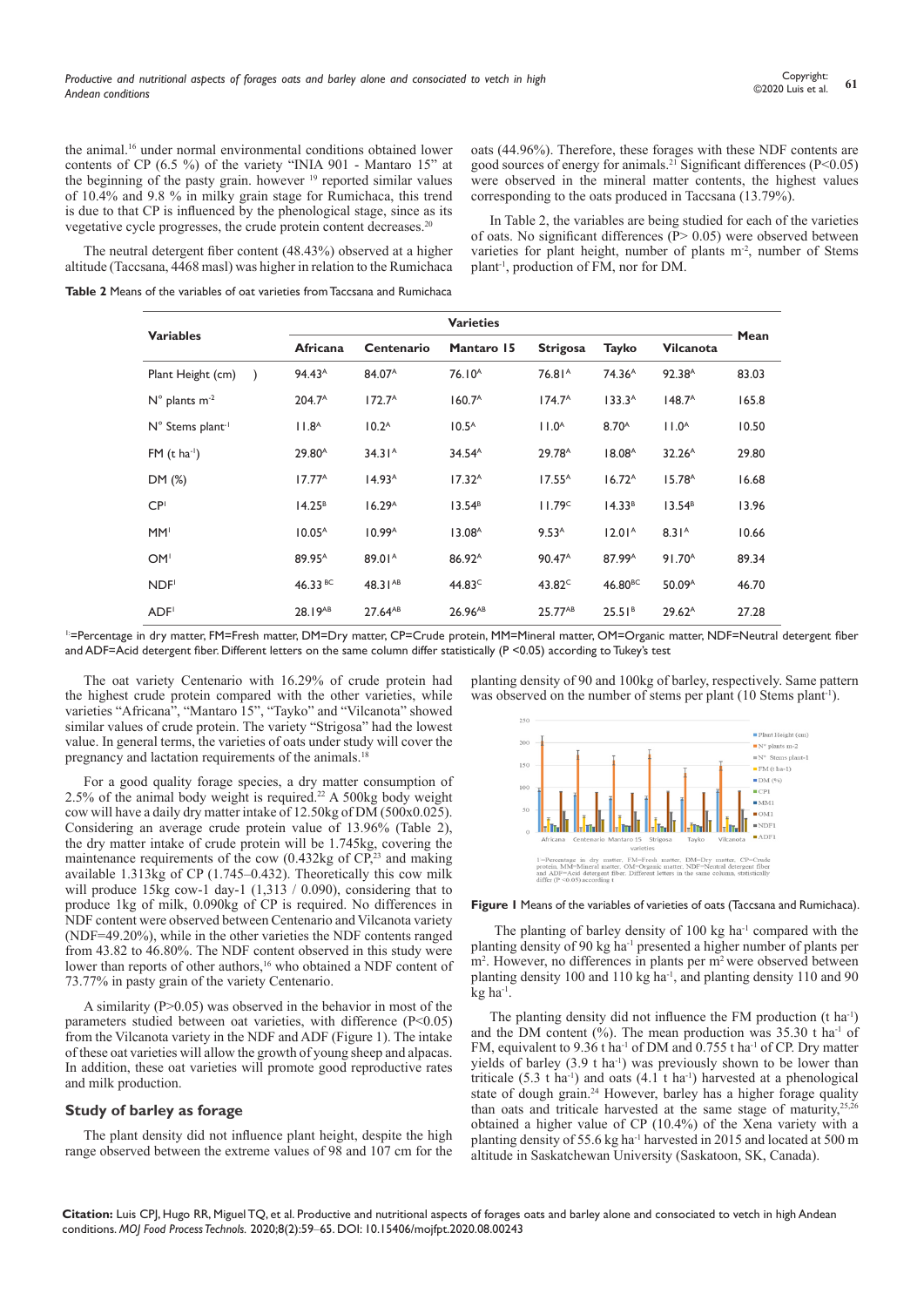The planting density of  $100 \text{ kg}$  ha<sup>-1</sup> obtained the higher CP content  $(10.04\%)$  compared to those obtained with 90 and 110 kg ha<sup>-1</sup> (6.40 vs.) 7.76%). These results are lower than the values obtained previously<sup>18</sup> with critical value of 8.5%.<sup>18</sup> under this critical value, DM intake will affect the proper functioning of the rumen. The CP content of 10% obtained with the planting density of  $100 \text{ kg}$  ha<sup>-1</sup> would satisfy the maintenance requirements of an adult sheep or alpaca (Table 3).

**Table 3** Mean of the parameters evaluated in the barley classified by planting density

| <b>Variables</b>                   | Planting density ( $kg$ ha <sup>-1</sup> ) |                                |                                 |        |  |  |
|------------------------------------|--------------------------------------------|--------------------------------|---------------------------------|--------|--|--|
|                                    | 90                                         | 100                            | 110                             |        |  |  |
| Plant height (cm)                  | $98.00 \pm 14.81$ <sup>A</sup>             | $107.00 \pm 8.83$ <sup>A</sup> | $102.61 \pm 14.72$ <sup>A</sup> | 103.00 |  |  |
| $N^{\circ}$ plants m <sup>-2</sup> | $84.7 \pm 41.37^{\circ}$                   | $114.0 \pm 51.27$ <sup>A</sup> | 91.3 ± 31.23 <sup>AB</sup>      | 96.7   |  |  |
| N° Stems plant <sup>-1</sup>       | $9.70 + 1.71^{\circ}$                      | $10.10 \pm 3.89$ <sup>A</sup>  | $9.00 \pm 3.12$ <sup>A</sup>    | 10.00  |  |  |
| $FM(t \text{ ha}^{-1})$            | $25.50 \pm 5.41^{\circ}$                   | $47.67 + 33.84^{\circ}$        | $32.70 + 26.72A$                | 35.30  |  |  |
| DM (%)                             | $27.59 \pm 10.92$ <sup>A</sup>             | $25.89 \pm 13.41^{\circ}$      | $26.09 \pm 12.12$ <sup>A</sup>  | 26.52  |  |  |
| CP <sup>1</sup>                    | $6.40 \pm 3.52^B$                          | $10.04 \pm 7.60^{\circ}$       | $7.76 \pm 5.69^{\circ}$         | 8.07   |  |  |
| MM <sup>I</sup>                    | $6.57 \pm 2.76$ <sup>B</sup>               | $7.97 \pm 4.50^{\circ}$        | $7.89 \pm 4.00^{\circ}$         | 7.48   |  |  |
| OM <sup>1</sup>                    | $93.43 \pm 2.75$ <sup>A</sup>              | $92.04 \pm 4.49^{\circ}$       | 92.11 ± 4.00 <sup>B</sup>       | 92.53  |  |  |
| NDF <sup>1</sup>                   | $49.66 \pm 2.17^{\circ}$                   | $52.59 \pm 2.61$ <sup>A</sup>  | $53.04 \pm 2.49$ <sup>A</sup>   | 51.76  |  |  |
| ADF <sup>1</sup>                   | $29.59 \pm 0.37^8$                         | $35.29 \pm 3.49^{\circ}$       | $37.15 \pm 3.75^{\circ}$        | 34.01  |  |  |

<sup>1:</sup>=Percentage in dry matter, FM=Fresh matter, DM=Dry matter, CP=Crude protein, MM=Mineral matter, OM=Organic matter, NDF=Neutral detergent fiber and ADF=Acid detergent fiber. Different letters on the same column differ statistically (P <0.05) according to Tukey's test

Good quality forage has a dry matter intake (DMI) of 2.5% of the live weight of the animal.22 Thus, a cow with a body weight of 600 kg will have a DM intake of 15kg (600x0.025) and CP intake of 1.2kg (15x0.0807). The CP intake estimated will cover the CP maintenance requirements (0.406kg)<sup>23</sup> and the remaining CP (0.794kg) can be used for milk production. To produce 1kg of milk, 0.090kg of protein is required. Therefore, theoretically the production of 8kg of milk per day (0.794/0.094) using barley would be possible.

No differences (P>0.05) were observed in NDF between barley with a plant density of  $100$  and  $110$  kg ha<sup>-1</sup>. However, NDF content of barley with a plant density of 100 and 110 kg ha<sup>-1</sup> were higher than the barley with plant density of 90 kg ha<sup>-1</sup>. The results of NDF content obtained in this study were in range with values reported previously.21 Therefore, feeding barley to the animals will allow a moderate growth of young animals (sheep or alpacas). Furthermore, in the case of females, reproductive rates and milk production would not be affected.

The planting density  $(100 \text{ kg ha}^{-1})$  had a better presentation, with a small inferiority  $(P>0.05)$  in the OM, in comparison with the other densities (Figure 2)





The plant height in barley was higher in Paturpampa (3778 masl) than in Tambocucho (4266 masl) (Table 4). Planting density of 110 kg ha<sup>-1</sup> of seeds of barley has been proposed,<sup>27</sup> however such density does not improve grain yield. An increase in plant height was reported when planting density increases from 85 to 160kg ha<sup>-1</sup>.

Number of plants per m<sup>2</sup>, stems per plant, and fresh matter production were higher en Tambocucho than in Paturpampa. The CP content of 13.08% observed in barley from Tambocucho was significantly (P<0.05) higher than in Paturpampa. The protein content of 13.08% of the barley will allow a milk production of 15kg per cow per day, similar with the estimates for oats.

The NDF of barley cultivated in Paturbampa was lower than barley cultivated in Tambocucho (50.77 vs. 52.75% of FDN) (Figure 3). Therefore, feeding barley to the animals will allow a moderate growth of young animals (sheep or alpacas) and an adequate milk production due to NDF content ranges between 45-55%, as reported previously.<sup>21</sup>



1=Percentage in dry matter, FM=Fresh matter, DM=Dry matter, CP=Crude<br>protein, MM=Mineral matter, OM=Organic matter, NDF=Neutral detergent fiber provem, is<br>the factor at matter, over-organic matter, inter-ventural detergent from<br>the and ADF=Acid detergent fiber. Different letters in the same column, statistically<br>differ ( $P < 0.05$ ) according t

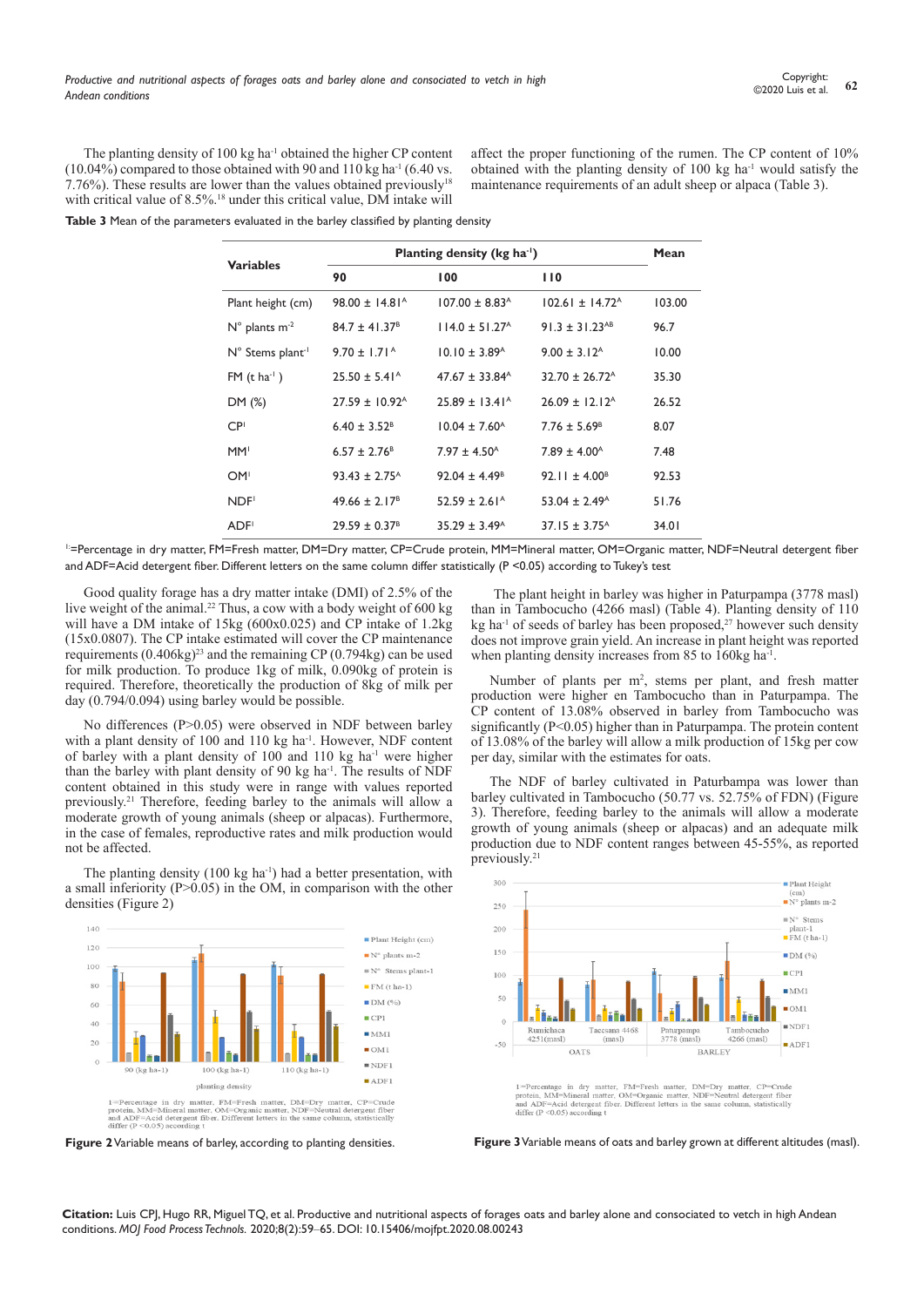|                                    | Location                       |                                |        |  |  |  |
|------------------------------------|--------------------------------|--------------------------------|--------|--|--|--|
| <b>Variables</b>                   | Paturpampa 3778 (masl)         | Tambocucho 4266 (masl)         | Mean   |  |  |  |
| Plant height (cm)                  | $108.75 \pm 5.16$ <sup>A</sup> | $95.78 \pm 15.16^B$            | 102.26 |  |  |  |
| $N^{\circ}$ plants m <sup>-2</sup> | $61.8 \pm 20.70$ <sup>B</sup>  | $131.6 \pm 22.58$ <sup>A</sup> | 96.7   |  |  |  |
| N° Stems plant <sup>-1</sup>       | $7.8 \pm 2.84$ <sup>B</sup>    | $11.4 \pm 1.51^{\circ}$        | 9.6    |  |  |  |
| $FM$ (t ha <sup>-1</sup> )         | $22.91 \pm 5.79$ <sup>B</sup>  | 47.68 $\pm$ 31.52 <sup>A</sup> | 35.30  |  |  |  |
| DM (%)                             | $37.48 \pm 1.39$ <sup>A</sup>  | $15.56 \pm 2.79$ <sup>B</sup>  | 26.52  |  |  |  |
| CP <sup>1</sup>                    | $3.05 \pm 0.30^8$              | $13.08 \pm 3.54$ <sup>A</sup>  | 8.07   |  |  |  |
| MM <sup>I</sup>                    | $4.07 \pm 0.35^{\circ}$        | $10.88 \pm 1.44^{\circ}$       | 7.48   |  |  |  |
| OM <sup>1</sup>                    | $95.93 \pm 0.35$ <sup>A</sup>  | $89.12 \pm 1.44^B$             | 92.53  |  |  |  |
| NDF <sup>1</sup>                   | $50.77 \pm 3.33^8$             | $52.75 \pm 1.69$ <sup>A</sup>  | 51.76  |  |  |  |
| <b>ADF</b>                         | $35.89 \pm 5.14^{\circ}$       | $32.12 \pm 2.32^B$             | 34.01  |  |  |  |

**Table 4** Mean of the parameters evaluated in the barley classified by altitude (masl)

1:=Percentage in dry matter, FM=Fresh matter, DM=Dry matter, CP=Crude protein, MM=Mineral matter, OM=Organic matter, NDF=Neutral detergent fiber, ADF=Acid detergent fiber and masl= meters above sea level. Different letters on the same column differ statistically (P <0.05) according to Tukey's test

#### **Study of the association Avena-Vetch**

Fresh matter yield was similar in Tayko, Mantaro 15, Vilcanota, Strigosa and Africana varieties associated with different proportions of vetch (mean 33 t ha-1) (Table 5). The lowest fresh matter yield was found in the Centenario variety. The means of the oat-vetch proportions did not show significant differences (P>0.05) in the yield of fresh matter. Numerically the 75:25 ratio showed the highest yields, followed by the 50:50 ratio and finally by the 25:75 ratio (oats-vetch).

Table 5 Fresh matter yield (t ha<sup>-1</sup>) of different proportions of oat-vetch in Tucumachay-Huancavelica

| Fresh matter yield $(t \, ha^{-1})$ |              |                    |            |                    |                  |                     |          |                    |  |
|-------------------------------------|--------------|--------------------|------------|--------------------|------------------|---------------------|----------|--------------------|--|
| <b>Proportion (%)</b>               |              |                    |            |                    |                  |                     |          |                    |  |
| Oats                                | <b>Vetch</b> | Tayko              | Mantaro 15 | Centenario         | <b>Vilcanota</b> | <b>Strigosa</b>     | Africana | Mean               |  |
| $\mathbf{0}$                        | 100          | 2.40               | 2.40       | 2.93               | 3.07             | 2.47                | 5.00     | 3.04 <sup>b</sup>  |  |
| 25                                  | 75           | 43.13              | 33.80      | 36.47              | 36.53            | 32.80               | 27.73    | 35.08 <sup>a</sup> |  |
| 50                                  | 50           | 45.67              | 32.87      | 32.93              | 43.60            | 59.40               | 28.67    | 40.52 <sup>a</sup> |  |
| 75                                  | 25           | 58.47              | 39.47      | 30.20              | 43.47            | 39.53               | 49.00    | 43.36 <sup>a</sup> |  |
| 100                                 | 0            | 45.40              | 42.93      | 27.67              | 33.53            | 37.53               | 38.00    | 37.51a             |  |
| Mean                                |              | 39.01 <sup>A</sup> | 30.29AB    | 26.04 <sup>B</sup> | 32.04AB          | 34.35 <sup>AB</sup> | 29.68AB  | 31.90              |  |

Different letters on the same column differ statistically (P <0.05) according to Tukey's test

The highest fresh matter yield was found in the association of oat variety Tayko with vetch in a proportion of 75:25. Similarly, the 75:25 ratio (oat variety African-vetch) allowed higher productions of fresh matter (49 t ha<sup>-1</sup>) compared to the other proportions of the Africanvetch variety.

Significant differences  $(P<0.05)$  were found in fresh matter production between the five proportions of oats-vetch. The extreme values of 32.17 and 40.03% correspond to the proportions of oatsvetch of 100:0 and 0:100, respectively (Table 6). Considering that NDF represents the highest proportion of dry matter in feeds, it could be inferred that the oat-vetch ratio (0:100) was the most fibrous than the other proportions.

In general, the dry matter contents between the varieties did not show significant differences (P>0.05), despite the wide range observed between the extreme values of 30.93 to 36.94% for the Tayko and African variety, respectively.

The ratio oats-vetch of 0:100 with Strigosa-vetch showed a higher DM content (48.12%) compared with Mantaro 15-vetch (45.78%) and African-vetch (42.25%). The Vilcanota-vetch variety had the lowest dry matter content (31. matter 67%) and other proportions provided intermediate values of DM. The participation of the Vilcanota-vetch variety (100:0) numerically showed the higher DM content (37.52%) in relation to the other oat-vetch varieties.

No statistical differences (P>0.05) were found in CP concentration between varieties. However, the sowing oat: vetch ratio showed higher protein concentrations in pure vetch (27.84%) and lower concentrations in oat monocultures  $(4.80\%)$ . There were no significant differences ( $P > 0.05$ ) in the CP between the proportions 25:75, 50:50, 75:25 and 100:0 of oats-vetch, a decrease of CP being verified as the proportion of vetch increases (Table 7).

The 25:75 ratio (Vilcanota-Velch oats) had a CP value of 23.81%. A cow of 500kg of BW would consume 12.50kg of DM (500 x 2.5%, good quality forage) daily, equivalent to 2.976kg of CP. After meeting the maintenance requirements (0.432kg), there would be the theoretical possibility of producing 28kg milk. This same animal fed equal parts of Mantaro 15-vetch oats (7.43% of CP) would produce 5.5kg day-1 of milk.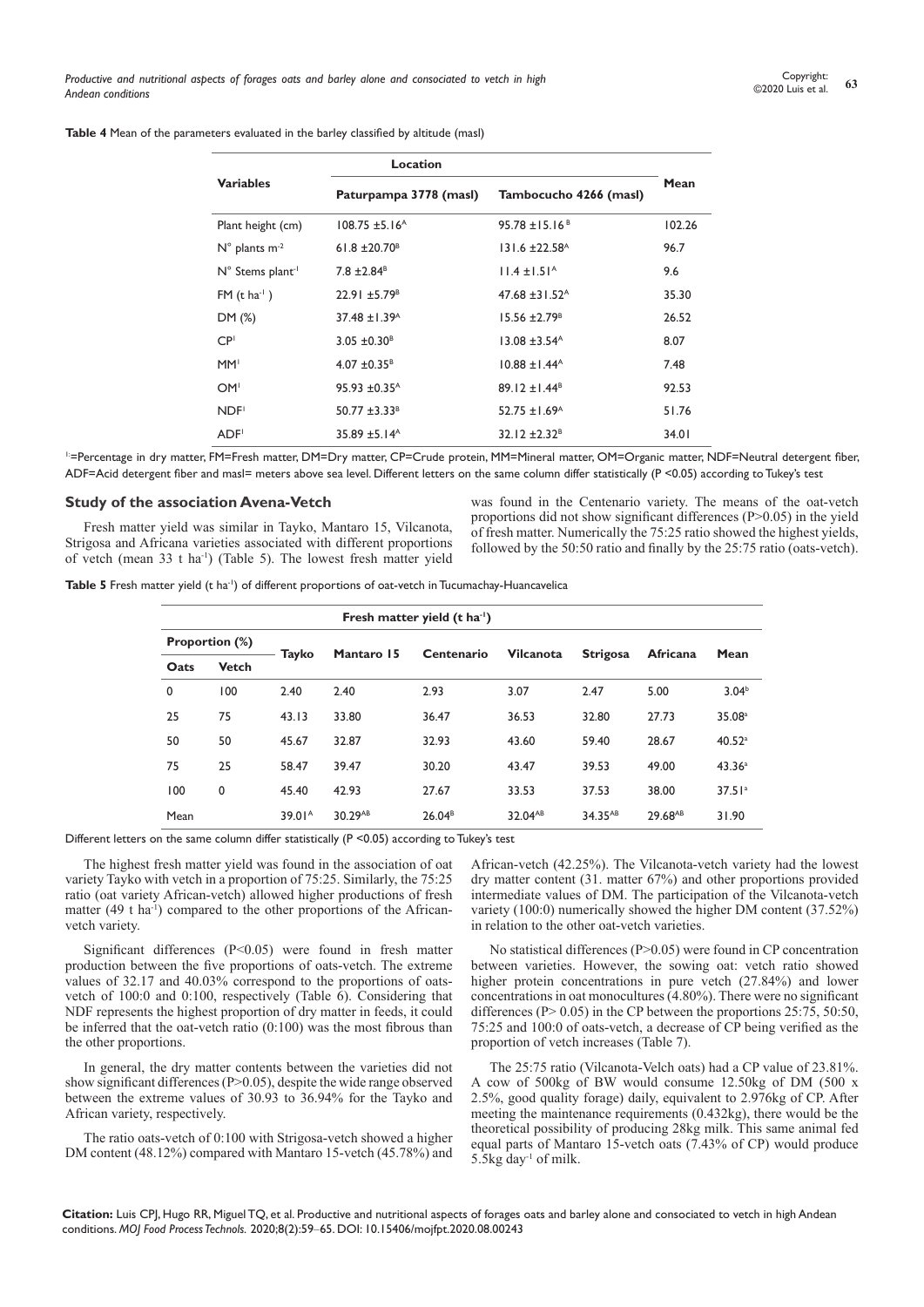The experimental plots with only vetch have a mineral matter significantly high  $(\overline{P} < 0.05)$   $(16.79%)$  compared to the other proportions of oat-vetch, which did not differ from each other, with

mean of 6.21% (Table 8). Numerically, differences were observed in mineral matter between the varieties of oat-vetch with a proportion of 50:50, 75:25 and 100:0.

| Table 6 Average dry matter content (%) of the oat-vetch associations in different proportions in Tucumachay-Huancavelica |  |  |  |  |
|--------------------------------------------------------------------------------------------------------------------------|--|--|--|--|
|--------------------------------------------------------------------------------------------------------------------------|--|--|--|--|

|      | Dry matter $(\%)$     |                    |                    |                                |                    |                    |                    |                     |  |  |  |
|------|-----------------------|--------------------|--------------------|--------------------------------|--------------------|--------------------|--------------------|---------------------|--|--|--|
|      | <b>Proportion (%)</b> |                    | Mantaro 15         |                                |                    |                    |                    |                     |  |  |  |
| oat  | vetch                 | Tayko              |                    | Centenario<br><b>Vilcanota</b> |                    | <b>Strigosa</b>    | Africana           | Mean                |  |  |  |
| 0    | 100                   | 37.30              | 45.78              | 35.04                          | 31.67              | 48.12              | 42.25              | 40.03 <sup>a</sup>  |  |  |  |
| 25   | 75                    | 29.90              | 32.38              | 31.78                          | 36.04              | 35.50              | 36.31              | 33.65 <sup>ab</sup> |  |  |  |
| 50   | 50                    | 30.92              | 28.04              | 31.54                          | 31.56              | 26.69              | 37.02              | 30.96 <sup>b</sup>  |  |  |  |
| 75   | 25                    | 27.82              | 31.33              | 32.34                          | 35.92              | 35.70              | 34.09              | 32.87ab             |  |  |  |
| 100  | $\mathbf 0$           | 28.71              | 26.89              | 32.64                          | 37.52              | 32.22              | 35.04              | 32.17 <sup>b</sup>  |  |  |  |
| Mean |                       | 30.93 <sup>A</sup> | 32.89 <sup>A</sup> | 32.67 <sup>A</sup>             | 34.54 <sup>A</sup> | $35.65^{\text{A}}$ | 36.94 <sup>A</sup> | 33.94               |  |  |  |

Different letters on the same column differ statistically (P < 0.05) according to Tukey's test

**Table 7** Average crude protein contents (%) of oat-vetch associations in different proportions in Tucumachay-Huancavelica

|      | <b>Proportion (%)</b> |                   |                    | Crude protein (%)  |                    |                   |                   |                   |
|------|-----------------------|-------------------|--------------------|--------------------|--------------------|-------------------|-------------------|-------------------|
| oat  | vetch                 | Tayko             | Mantaro 15         | Centenario         | <b>Vilcanota</b>   | <b>Strigosa</b>   | <b>Africana</b>   | Mean              |
| 0    | 100                   | 24.41             | 24.99              | 31.33              | 33.71              | 25.94             | 26.67             | $27.84^a$         |
| 25   | 75                    | 6.67              | 6.77               | 6.43               | 23.81              | 6.82              | 3.95              | 9.08 <sup>b</sup> |
| 50   | 50                    | 4.38              | 7.43               | 4.90               | 5.92               | 4.85              | 4.78              | 5.38 <sup>b</sup> |
| 75   | 25                    | 4.70              | 5.44               | 5.13               | 5.20               | 4.35              | 4.42              | 4.88 <sup>b</sup> |
| 100  | 0                     | 4.21              | 7.04               | 4.78               | 5.03               | 3.87              | 3.83              | 4.80 <sup>b</sup> |
| Mean |                       | 8.87 <sup>A</sup> | 10.34 <sup>A</sup> | 10.52 <sup>A</sup> | 14.74 <sup>A</sup> | 9.17 <sup>A</sup> | 8.73 <sup>A</sup> | 10.39             |

Different letters on the same column differ statistically (P <0.05) according to Tukey's test.

**Table 8** Average contents of mineral matter (%) of the oat-vetch association with different proportions in Tucumachay-Huancavelica

|      |                       |                   | Mineral matter (%) |                   |                   |                 |                   |                   |
|------|-----------------------|-------------------|--------------------|-------------------|-------------------|-----------------|-------------------|-------------------|
|      | <b>Proportion (%)</b> | Tayko             | Mantaro 15         | Centenario        | <b>Vilcanota</b>  | <b>Strigosa</b> | <b>Africana</b>   | Mean              |
| Oat  | <b>Vetch</b>          |                   |                    |                   |                   |                 |                   |                   |
| 0    | 100                   | 6.92              | 6.62               | 23.10             | 14.66             | 15.96           | 14.68             | 16.79a            |
| 25   | 75                    | 6.18              |                    |                   | 8.98              | 6.63            | 5.29              | 6.77 <sup>b</sup> |
| 50   | 50                    | 5.23              | 9.30               | 5.58              | 6.56              | 5.80            | 5.70              | 6.36 <sup>b</sup> |
| 75   | 25                    | 5.52              | 6.13               | 6.72              | 5.63              | 6.13            | 5.61              | 5.96 <sup>b</sup> |
| 100  | 0                     | 5.53              | 7.03               | 5.53              | 5.08              | 6.05            | 5.44              | 5.78 <sup>b</sup> |
| Mean |                       | 8.12 <sup>A</sup> | 8.72 <sup>A</sup>  | 9.51 <sup>A</sup> | 8.18 <sup>A</sup> | $8.12^{A}$      | 7.35 <sup>A</sup> | 8.33              |

Different letters on the same column differ statistically (P < 0.05) according to Tukey's test

### **Conclusion**

- a. Barley and oats are crops that can be as an alternative to mitigate the low quality forage found during dry seasons in the highland areas of the Peruvian highlands.
- b. The barley cultivated in the Puna region showed a good yield in CP (10.04%) at a planting density of 100kg ha-1 with a fresh matter production of 47.67 t ha<sup>-1</sup>.
- c. The Tayko-Vetch oats association (75:25) stood out, with high production of fresh matter (58.47 tha<sup>-1</sup>), dry matter (16.27 tha-<sup>1</sup>) and crude protein (0.764 tha<sup>-1</sup>), compared with the other associations.
- d. The association of equal parts (50:50) of Mantaro15 oats  $(7.43\% \text{ CP})$  – vetch enables a milk production of 5.5 kg cow<sup>-1</sup>  $day<sup>-1</sup>$ . Due to the neutral detergent fiber concentrations (46.70) and 51.76%), oats and barley used as forage resources represent good sources of energy for ruminants.